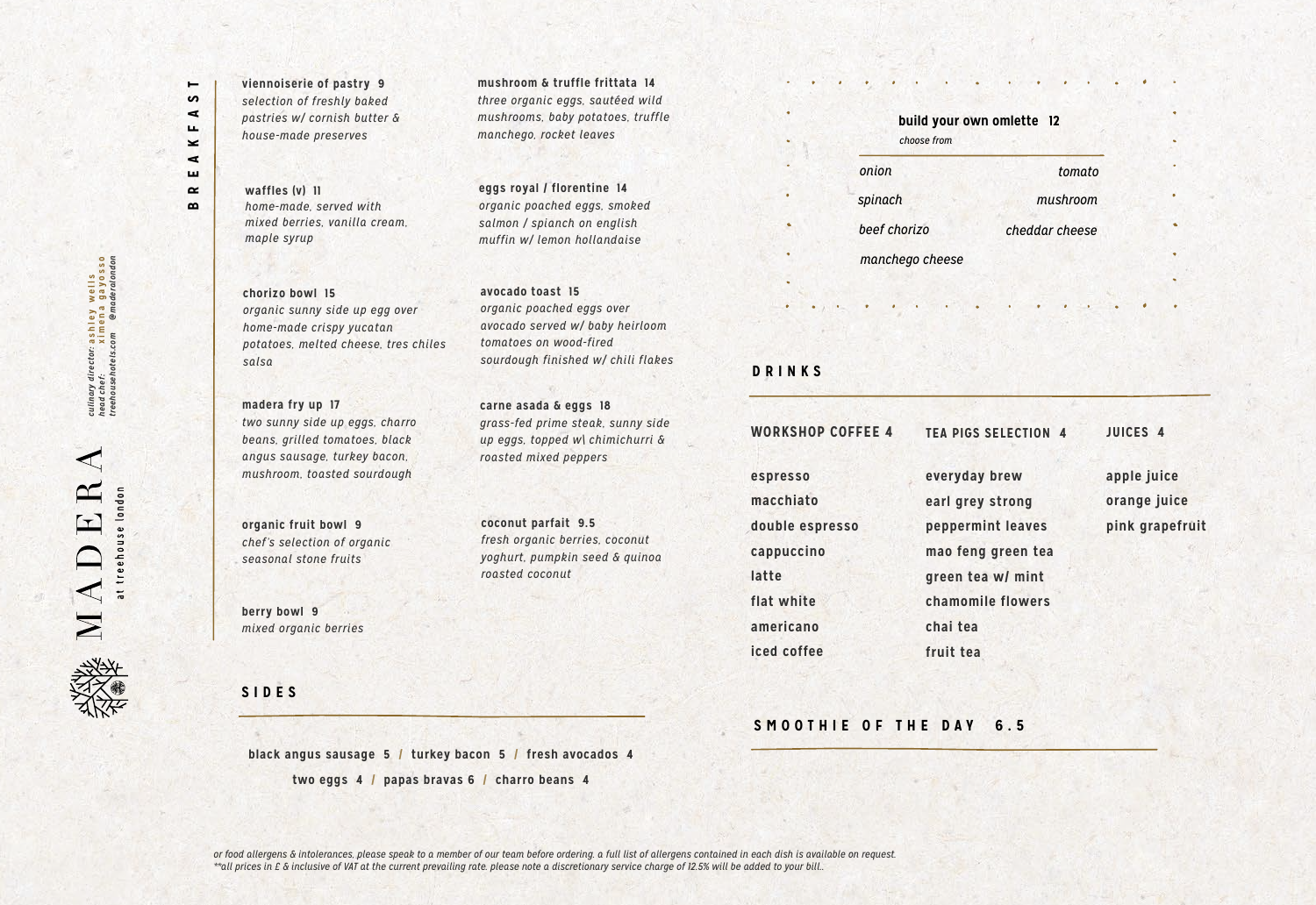*for food allergens & intolerances, please speak to a member of our team before ordering. a full list of allergens contained in each dish is available on request. \*\*all prices in £ & inclusive of VAT at the current prevailing rate. please note a discretionary service charge of 12.5% will be added to your bill.* 

HUNCH  $\alpha$  $\bf{m}$ 

 $\cancel{\pi}$ 

±,  $\mathbf{\tilde{c}}$  $\overline{\mathbf{z}}$ 

 $\Rightarrow$ 

### **SIDES**

**organic fruit bowl 9.5** *chef's selection of organic seasonal stone fruits*

**coconut parfait 9.5** *fresh organic berries, coconut yoghurt, pumpkin seed & quinoa roasted coconut*

#### **berry bowl 9.5** *mixed organic berries*

**black angus sausage 5 / turkey bacon 5 / street corn 6**

**charro beans w/ beef chorizo 6 / manchego truffle fries 8 / guacamole 9**

#### **el caesar 16**

*romaine, baby kale, lime pepita seeds, anchovie crumble, manchego cheese tossed in our signature caesar dressing*

#### **mexican fattoush 16**

*organic romaine hearts lettuce, lemon balm, cherry tomato, radish, corn tortilla crumbles, red onion, coriander, grilled corn, cucumbers, roasted ancho & sea salt vinaigrette*

**SALADS**

### **avocado & roasted garlic 18**

*cheddar, roasted garlic & avocado purée, red onion, topped w/ crispy garlic chips*

#### **black angus sausage 20**

*black angus sausage w/ melted mozzarella, roasted poblano pepper, jalapeño threads & coriander pesto* 

#### **grilled mushroom w/ truffle pecorino 20**  *mixed wild mushrooms, white onion, garlic, chives, evoo w/ truffle pecorino, topped w/ freshly grated parmesan & arugula*

*mexican-style flatbread featuring wood-fired baked organic wheat & grain flatbread dusted w/ evoo, garlic (gluten-free crust available upon request)*

> *add protein to any salad choose from:*

- **organic free-range chicken 10**
- **organic grass-fed carne asada 13**
- **grilled king prawn 13**

**madera fry up 17**

# *two sunny side up eggs, charro*

*beans, tomatoes, black angus sausage, turkey bacon, mushroom, toasted sourdough*

# **avocado toast 15**

*organic poached eggs over avocado served w/ baby heirloom tomatoes on wood-fired sourdough bread finished w/ chili flakes*

#### **mushroom & truffle frittata 14** *three organic eggs, sautéed wild mushrooms, baby potatoes, truffle manchego, rocket leaves*

**egg royal / florentine 14** *free-range poached eggs, smoked salmon / spinach on english muffin with lemon hollandaise sauce*

> **waffles 11** *house-made, served with mixed berries, vanilla cream, maple syrup*

### **carne asada & eggs 18** *grass-fed chimichurri marinated*

*prime steak w/ sunny side up eggs, roasted mixed peppers*

#### **chorizo bowl 15**

*organic sunny side up egg over, beef chorizo, yucatan potatoes, melted cheese, tres chiles salsa*

#### **fajita bowl**

*black beans w/ beef chorizo, coriander lime rice grilled peppers & onions, guacamole chipotle mayo, pico de gallo* **grilled free-range chicken breast 25 grass-fed carne asada 28 wild caught salmon 28**

# **PAN PLANO**

### **£45**

*toca margarita + one menu option & one side, unlimited madera churros*

#### **£65**

*margarita flight toca margarita, guava margarita, passionfruit margarita + one menu option & one side, unlimited madera churros*

### **tarte de queso 10** *cream cheese, strawberry, blackberry, berry gel*

# **DESSERTS**

### **madera churros 10** *warm churro tossed in spiced sugar, chocolate sauce*

**tres leches 10** *tres leches cake, strawberry sorbet, milk meringue*

**oaxacan chocolate cake (GF) 10** *chocolate curd, chocolate crumbs, fresh berries*



#### **taquitos al gusto 15**

*organic free-range chicken, jalapeño cabbage, chipotle crema, pickled onion, finished w/ roasted tomatillo salsa*

#### **roasted Cornish lobster 28**

*lobster, sour cream, grilled leeks and spicy pine nut pesto, mozzarella (an additional £8 when ordered w/ the package)*

#### **tequila prawns 21**

*tequila & evoo-marinated king prawn, cherry tomatoes, melted mozzarella, piquillo peppers, topped w/ crispy* 

*shallots*